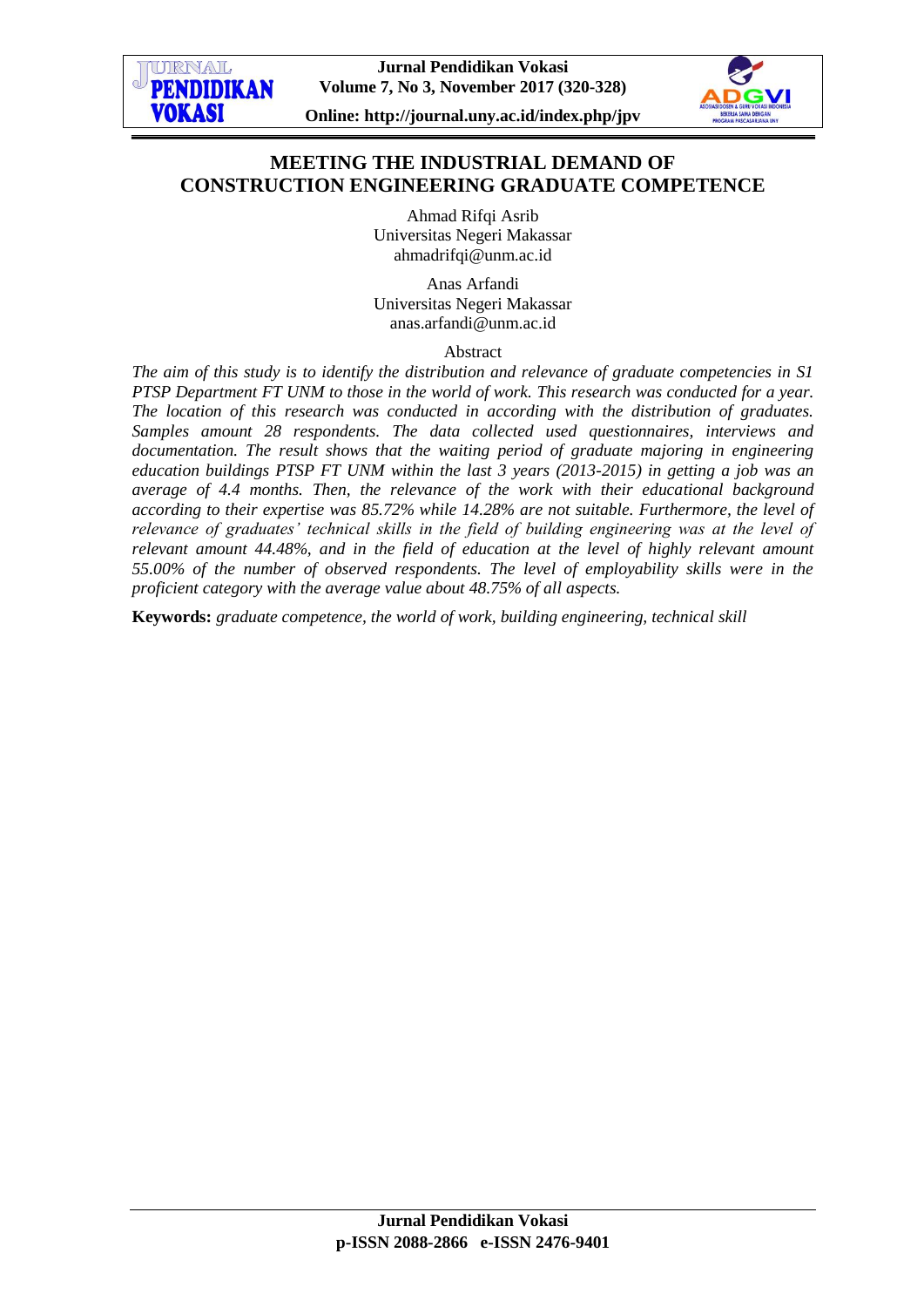## **INTRODUCTION**

A country plays important role in human resources investment. It will give economic assets and an increase in the productivity of an individual, family, society and national interests (Gill, Fluitman, & Dar, 2000; Herschbach & Gasskov, 2000). One of human resources investments is conducted in form of the development of vocational education. The learning principles in vocational education are prioritizing the importance of suitability of work field demands and the output of education (Arfandi & Sampebua, 2016).

The competence of the bachelor graduates (S1) in the field of education has been explained in the Descriptor of Human Resources Qualification Level 6 in Indonesian Qualification Framework (IQF), which is the S1 education program will be resulted are as follow: (1) able to use IPTEK (science and technology) in their expertise and able to adapt in the situation at hand to solve problems; (2) mastering the theoretical concept of certain knowledge in general and the theoretical concept of the specific parts in the knowledge in depth as well as able to formulate solution for procedural problems; (3) able to make a strategic decision based on the analysis of information and data and give direction in selecting various solution alternatives; and (4) responsible for their own work and able to receive responsible for the achievement of organizational working result.

The Department of Civil Engineering Education and Planning (PTSP) manages the study program of Construction Engineering Education (PTB) in the bachelor's degree program (S1). The department of PTSP tries to fulfill the demand of work industry by conducting various efforts. One of the efforts is a tracking study to find out to what extent the relevance of competence owned by the graduates of S1 PTB.

The curriculum at S1 PTB is arranged to fulfill the demand for educators of SMKs (vocational senior high school) in construction engineering expertise package as stated in the formulation of graduate competence profile. The demand for educators in the construction engineering field can be predicted from the number of Public and Private Vocational Senior High Schools (Dardiri, 2011).

Based on the Decree of Directorate General of Secondary Education of the Ministry of Education and Culture No. 7013/D/KP/2013 on Expertise Spectrum of Vocational Secondary Education, the expertise needed by the construction engineering expertise package at SMK is steel construction engineering, wood construction engineering, stone and concrete construction technique, and construction drawing technique (Direktur Jenderal Pendidikan Menengah Kementerian Pendidikan dan Kebudayaan, 2013).

The formulation of competence profile of the graduates is made as the performance standard needed to be added in competencebased learning activities describing the vision and mission of the colleges; therefore, it resulted in operational formulation so that the achievement is more focused, measured and observed continually. The research aims to elaborate the relevance of competence of the graduates and their work field from their early graduation to their current work field.

## **RESEARCH METHOD**

Type of method used was descriptive quantitative. The research was conducted in August–October 2016 at Makassar. However, the respondents could be everywhere. The population of the research was the graduates of S1 study program of the Department of Civil Engineering Education and Planning of the Faculty of Engineering UM for the last three years from 2014 to 2016, which were 113 people. Sampling technique used was proportional where each of the graduate years represents the population. The sample was 28 respondents.

Variables considered in the research were the competence of the graduates of S1 study program of the Department of Civil Engineering Technique Education and Planning, the waiting period of the graduates, the relevance of work field, and the relevance of competence. The operational definitions of each variable were as follow: (1) competence is a set of skills owned by the graduates after completing their study at the program, in this case the technical and employability skills; (2) waiting period is the period between the graduation to the first employment; (3) relevance to work field is the appropriateness of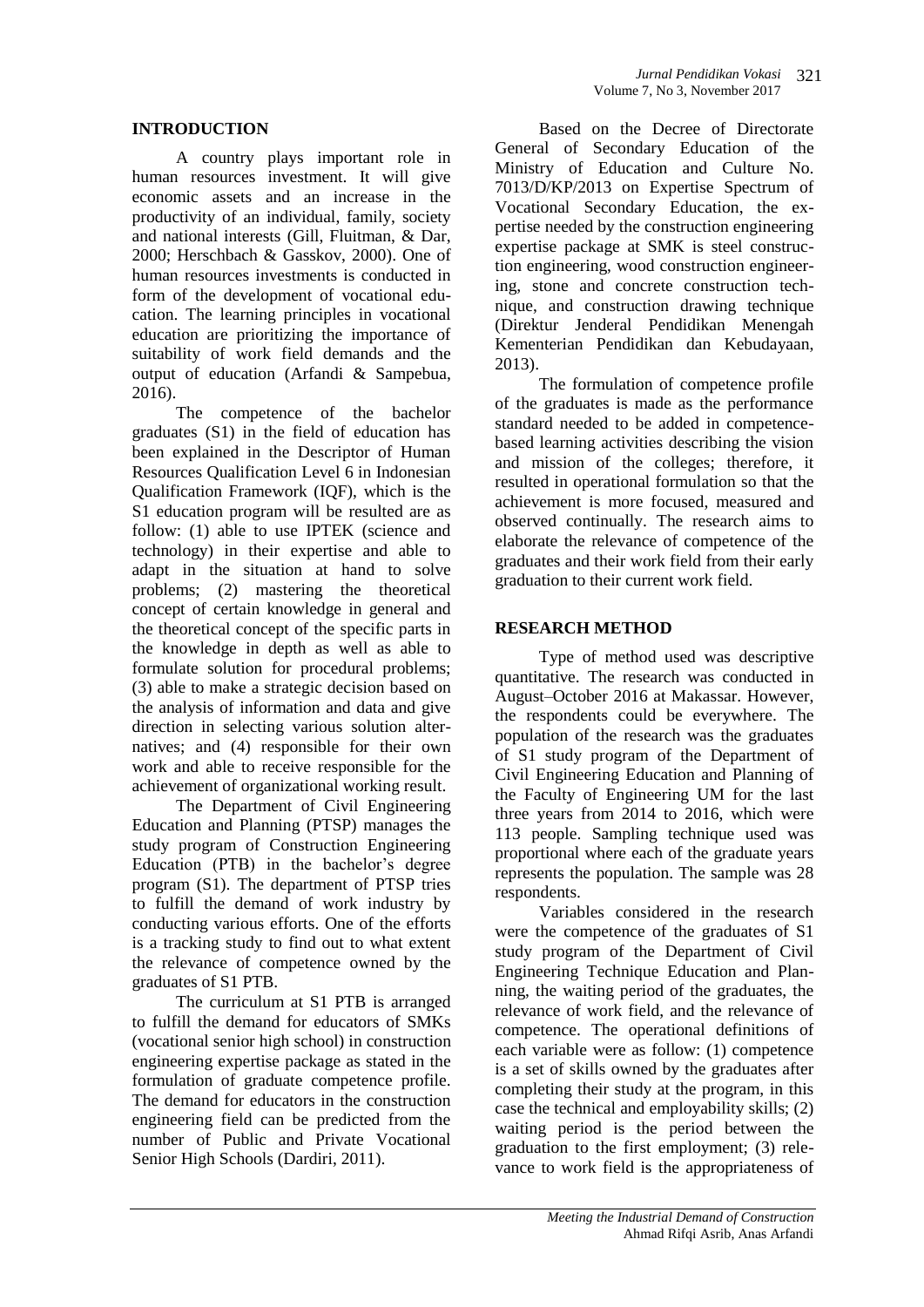the graduates' work field to the knowledge owned, in this case education and civil engineering; and (4) relevance of competence is the appropriateness of the set of knowledge owned by the graduates to the skills needed by the education world and industry/company. Data collection technique used was questionnaire and documentation and descriptive statistics was used as the data analysis technique.

# **RESULT AND DISCUSSION**

#### **The Distribution of the Graduates of the Study Program of Construction Engineering Education**

The distribution of the graduates was the type of work obtained by the graduates after the last 3 years in the field of consultant, contractor, developer, and teaching or continuing the study to the higher degree of education. Following is the illustration of graduates' distribution (Table 1).

Table 1. The Distribution of Work Field of Graduates for the Last Three Years

| No.                         | <b>Field Work</b> | Total | Percentage |
|-----------------------------|-------------------|-------|------------|
|                             | Consultant        | 12    | 43         |
| $\mathcal{D}_{\mathcal{L}}$ | Contractor        | 12    | 43         |
| 3                           | Developer         |       |            |
|                             | Education         |       | 14         |
|                             | Total             | 28.   | 100        |

Based on Table 1 it can be seen that the distribution of the graduates of the study program of Construction Engineering Education was, in average, in the field of consultant and contractor with total 12 people or 43%.

#### **Waiting period of the graduates of the Study Program of Construction Engineering Education**

The waiting period of the graduates is the period between the graduation times to the first employment whether it is relevant or irrelevant to their expertise. However, it is hoped that the first job of the graduates is relevant to their expertise so that the objective of construction engineering education is achieved. The following Table 2 and Table 3 present the waiting period of the graduates based on the job identified.

| N <sub>o</sub> | Respondent<br>Code | <b>Work Field</b> | Waiting Period to<br>work (month) |
|----------------|--------------------|-------------------|-----------------------------------|
| 1              | <b>MIH</b>         | Consultant        | 0                                 |
| 2              | <b>HSB</b>         | Education         | 36                                |
| 3              | <b>DWA</b>         | Education         | 36                                |
| 4              | <b>TPN</b>         | Contractor        | $\theta$                          |
| 5              | <b>MAA</b>         | Consultant        | 9                                 |
| 6              | <b>SLM</b>         | Contractor        | $\theta$                          |
| 7              | <b>ANL</b>         | Contractor        | 3                                 |
| 8              | <b>FRD</b>         | Consultant        | 1                                 |
| 9              | <b>NGZ</b>         | Consultant        | 1                                 |
| 10             | <b>ISP</b>         | Consultant        | $\overline{2}$                    |
| 11             | <b>MYS</b>         | Consultant        | $\overline{c}$                    |
| 12             | MII                | Consultant        | $\boldsymbol{0}$                  |
| 13             | <b>BPN</b>         | Contractor        | $\theta$                          |
| 14             | <b>ELM</b>         | Consultant        | 0                                 |
| 15             | <b>ARN</b>         | Consultant        | 2                                 |
| 16             | <b>MTB</b>         | Contractor        | 3                                 |
| 17             | <b>SFN</b>         | Contractor        | 6                                 |
| 18             | <b>AWR</b>         | Consultant        | $\overline{c}$                    |
| 19             | <b>APP</b>         | Contractor        | 2                                 |
| 20             | <b>FAY</b>         | Education         | $\overline{0}$                    |
| 21             | <b>NHJ</b>         | Education         | $\overline{0}$                    |
| 22             | <b>GAP</b>         | Consultant        | $\overline{c}$                    |
| 23             | APA                | Consultant        | $\overline{c}$                    |
| 24             | <b>NYK</b>         | Contractor        | $\theta$                          |
| 25             | <b>AWR</b>         | Contractor        | $\overline{4}$                    |
| 26             | <b>TQW</b>         | Contractor        | $\theta$                          |
| 27             | <b>MAD</b>         | Consultant        | 5                                 |
| 28             | MAI                | Consultant        | 5                                 |
| Mean           |                    |                   | 4,4                               |

Table 2. The Waiting Period of Graduates up to Employment

| Table 3. The Waiting Period of Graduates to |
|---------------------------------------------|
| the first Employment based on Work          |
| Field                                       |

| No Work Field | Total | Waiting<br>Period to<br>Work<br>(month) | Mean of<br>Waiting<br>Period |
|---------------|-------|-----------------------------------------|------------------------------|
| 1 Consultant  | 12    | 31                                      | 2,58                         |
| 2 Contractor  | 12    | 20                                      | 1,66                         |
| 3 Developer   |       |                                         |                              |
| 4 Education   |       | 72                                      | 18                           |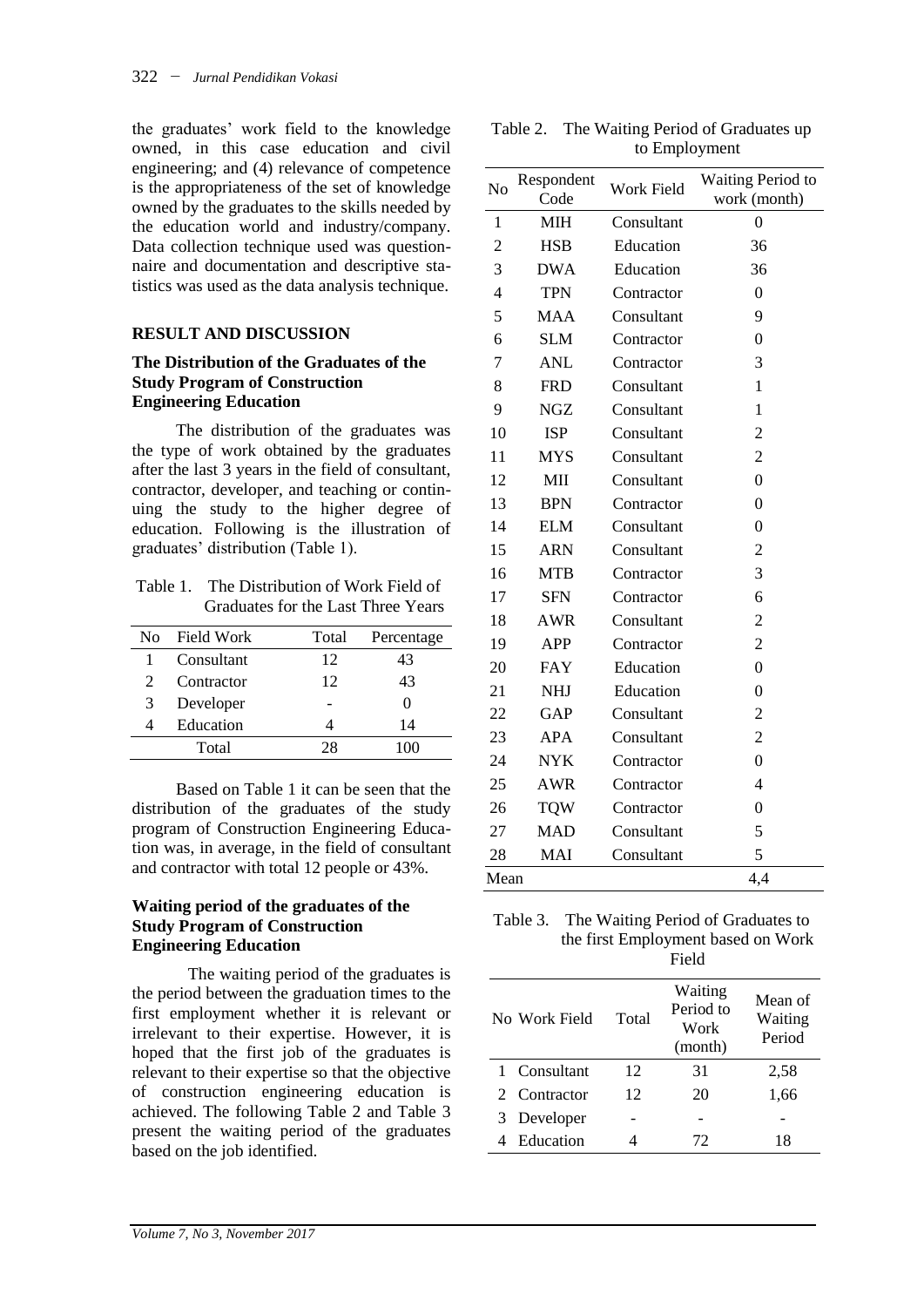Based on Table 2 and 3, it can be seen that the waiting period for the graduates until their first employment in contractor field was 1.6 month, which was 12 people; consultant was 2.58 months of 4 people; educator was 18 months of 4 people, and the average was 4.4 month of the total sample of 28 people. It can be concluded that the waiting period for the graduate until their first employment was within the fast category.

### **The Relevance of Work Field of the Graduates of the Study Program of Construction Engineering Education**

Sub-work field identified of the graduates for the last three years were, among other, construction engineer, quality control, calculating work quantity, tools and materials manager of a project, drafter, report administrator, tender documents administrator, calculating RAB, surveyor, field supervisor, laboratory assistant, educators, and so on. However, the graduates were not only working in one field but they could work in various fields simultaneously or alternately. Details about the sub-work field are presented in Table 4.

Table 4. Sub-Work Field of Graduates for the Last Three Years

| N <sub>0</sub> | Sub-Work Field                           |
|----------------|------------------------------------------|
| 1              | Construction engineer                    |
| 2              | Quality control                          |
| 3              | Calculate the work quantity              |
| 4              | Tools and materials manager of a project |
| 5              | Workers manager in a project             |
| 6              | Drafter                                  |
| 7              | Report administrator                     |
| 8              | Tender documents administrator           |
| 9              | Calculating the RAB                      |
|                | 10 Surveyor                              |
| 11             | Field supervisor                         |
|                | 12 Laboratory assistant                  |
|                | 13 Educators                             |

Based on Table 4 it can be seen there was good relevance between graduates' work field and their educational background. It can be seen that of the 13 sub-work field items, 24 people worked according to their expertise and only four people worked outside their expertise. The percentage of the relevance of the graduates' work field to their educational background is presented in Table 5.

In line with the finding of Muhson, Wahyuni, Supriyanto, & Mulyani (2012), type of the dominant first employment of the graduates of economic education was teacher at the private schools, private employees, teacher/tutor and teacher at the public schools. Based on the type of employment, the relevance level was within the fairly relevant category. It can be seen from the research result where most of the graduates worked in educational field. Referring to the courses taken, it was also relevant since, generally, the alumni teach in the subjects of social sciences, economy and entrepreneurship.

Table 5. The Percentage of Graduates' Work Field

| Nο | Work Field                                                            |    | <b>Total Percentage</b> |
|----|-----------------------------------------------------------------------|----|-------------------------|
|    | In accordance with the<br>expertise and educational<br>background     | 24 | 85,72                   |
| 2  | Not in accordance with<br>the expertise and<br>educational background |    | 14.28                   |
|    | Total                                                                 |    |                         |

## **The Relevance of Competence of the Graduates of the Study Program of Construction Engineering Education**

As explained above, the graduates of the study program of construction engineering education worked in the consultant, contractor, and education fields. In this case, consultant and contractor were further grouped into civil engineering field since the job descriptions of both fields are similar. The following Table 6 and 7 list the civil engineering field and educational field, respectively.

The role of industry and educational institutions in various developed countries has been well applied. It can be seen from their responsibility to apply the prevailing rules strictly. The role is realized in form of program cooperation, financial support, and research quality improvement. Business world and industry that significantly build cooperation with educational institutions will be given an incentive by the government in form of tax breaks (Mulyono & Pardjono, 2014).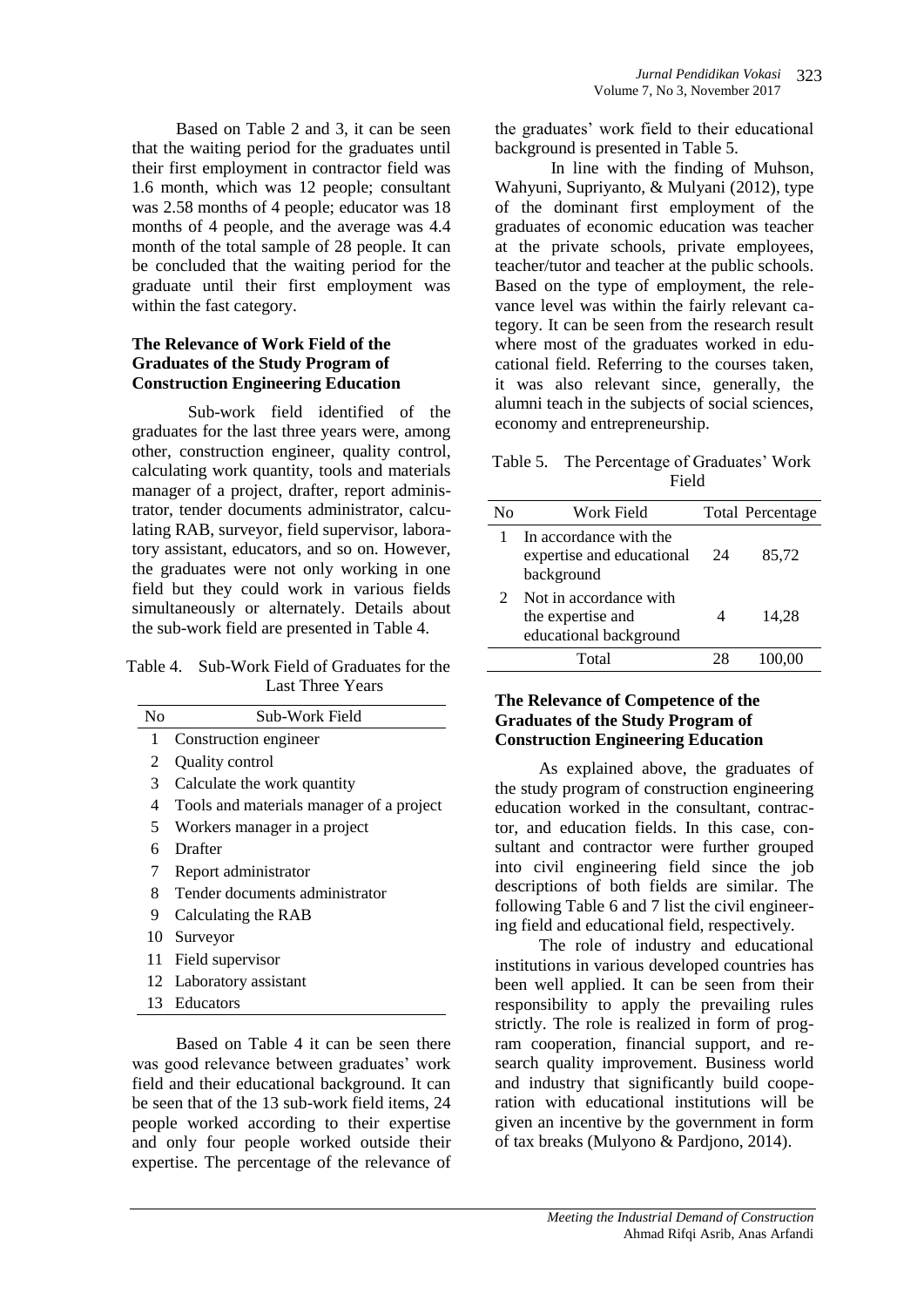The industry and school have limitation in preparing and recruiting quality employees. The schools are limited in financing and managing the study environment according to the working environment while the industry is limited in terms of resources to forming a

ready-make workforce when needed. To overcome the gap, both parties should cooperate to build the synergy of input, process, and output to produce quality graduates of SMK (vocational senior high school).

| Table 6. The Relevance of Competence of Graduates in Civil Engineering Field |  |  |
|------------------------------------------------------------------------------|--|--|
|                                                                              |  |  |

| No | Main Job Descriptions                                      | MR    | $\mathbf R$ | IR    | <b>MIR</b> |
|----|------------------------------------------------------------|-------|-------------|-------|------------|
| 1  | Understanding the field / work unit                        | 42.86 | 57.14       | 0,00  | 0,00       |
| 2  | Manual drawing                                             | 39.29 | 42.86       | 10.71 | 7.14       |
| 3  | Computer-aided drawing                                     | 53.57 | 39.29       | 7.14  | 0,00       |
| 4  | Manual RAB calculation (calculator)                        | 35.71 | 53.58       | 7.14  | 3.57       |
| 5  | Computer-aided RAB calculation                             | 50.00 | 46.43       | 3.57  | 0,00       |
| 6  | Identify Mistakes in RAB calculation                       | 32.14 | 57.15       | 10.71 | 0,00       |
| 7  | <b>Evaluate RAB Feasibility</b>                            | 35.17 | 50.55       | 14.28 | 0,00       |
| 8  | <b>Operating Tools/Machines</b>                            | 17.86 | 39.28       | 39.29 | 3.57       |
| 9  | Maintaining Tools/Machines                                 | 17.86 | 39.83       | 35.17 | 7.14       |
| 10 | Fixing the tools/Machines                                  | 10.71 | 32.69       | 35.17 | 21.43      |
| 11 | <b>Identify Damage in Tools/Machines</b>                   | 21.43 | 24.99       | 39.29 | 14.29      |
| 12 | Reading the shop drawing                                   | 60.71 | 39.29       | 0,00  | 0,00       |
| 13 | Explaining the shop drawing to the builder                 | 57.14 | 35.72       | 7.14  | 0,00       |
| 14 | Conducting/supervising the works according to the schedule | 42.86 | 46.43       | 7.14  | 3.57       |
| 15 | Preparing implementation report/work monitoring            | 42.86 | 46.43       | 10.71 | 0.00       |
| 16 | Revising jobs mistakes                                     | 39.29 | 53.57       | 3.57  | 3.57       |
| 17 | Evaluating job implementation                              | 35.17 | 46.97       | 14.29 | 3.57       |
| 18 | Preparing tender documents                                 | 25.00 | 39.29       | 21.43 | 14.28      |
| 19 | Conducting survey                                          | 32.14 | 53.58       | 10.71 | 3.57       |
|    | Mean                                                       | 36.41 | 44.48       | 16.32 | 7.79       |

Table 7. The Relevance of Competence of Graduates in Education Field

| No | Ability                                | <b>MR</b> | R     | <b>IR</b> | <b>MIR</b> |
|----|----------------------------------------|-----------|-------|-----------|------------|
| 1  | Understanding the subjects material    | 100.00    | 0.00  | 0.00      | 0.00       |
| 2  | Preparing learning planning            | 100.00    | 0.00  | 0.00      | 0.00       |
| 3  | Implementing learning planning         | 75.00     | 25.00 | 0.00      | 0.00       |
| 4  | Organizing students in the class       | 50.00     | 50.00 | 0.00      | 0.00       |
| 5  | Learning evaluation                    | 75.00     | 25.00 | 0.00      | 0.00       |
| 6  | Becoming a sample for students         | 50.00     | 50.00 | 0.00      | 0.00       |
| 7  | Establishing relations among educators | 25.00     | 75.00 | 0.00      | 0.00       |
| 8  | Obeying the supervisor's rules         | 25.00     | 75.00 | 0.00      | 0.00       |
| 9  | Competing the assignments well         | 25.00     | 75.00 | 0.00      | 0.00       |
| 10 | Conducting regular supervision         | 25.00     | 75.00 | 0.00      | 0.00       |
|    | Mean                                   | 55.00     | 45.00 | 0.00      | 0.00       |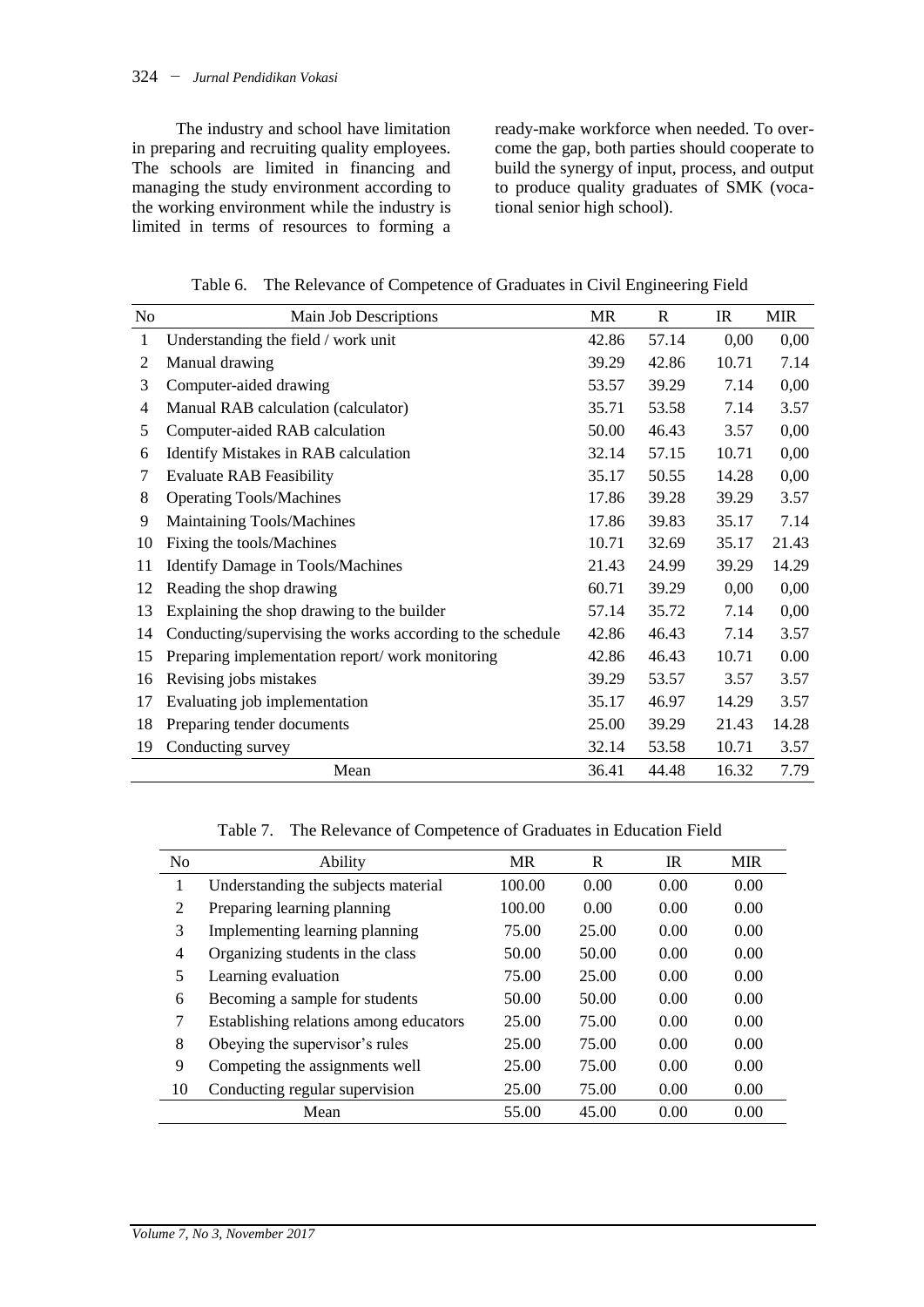Based on Table 6, the average relevance level of technical skills in construction engineering field was in the fairly relevant (R) level with value of 44.48% and most relevant (MR) of 36.41%. However, there were still irrelevant (IR) skills of 16.32% and most irrelevant (MIR) of 7.79%.

Based on Table 7, the relevance level of technical skills in educational field was within the category of most relevant (MR) level of 55% and fairly relevant (R) level of 45.00%. However, there were no irrelevant and very irrelevant skills of the graduates.

The relevance of the graduates' work field to their educational background was within the fairly relevant category. It can be seen from the percentage of the relevance where 85.72% of the graduates' work field was relevant to the educational background and only 14.28% was irrelevant. The irrelevant graduates' work fields were financing and honorary staffs as well as those graduates who continued their study to the higher degree of education. In addition, there were also graduates who could not get any job after 2 years of their graduation. Graduates who worked in the irrelevant work field indicated that in addition to their civil engineering skills they also had skills in other fields. However, it is still "a justification" since, according to the objective of vocational education, they should work in their own field because they had learnt the skill but in this case the result obtained did not match.

It should be normatively considered that the graduates will have a changing mind set after completing their study since they have to make money by working in the job available for them. The mindset to work in any field was a proof that they were able to make money for themselves or for their family so they could be independent from their parents and even gave the best for their parents. In addition, it can be stated that the desire to work immediately was a proof that they had the ability to work.

The relevance level of the graduates' technical skills in construction engineering technique was within the fairly relevant level with the value of 37.22% and very relevant of 36.47%. However, there were also graduates with irrelevant skill of 14.66% and very irrelevant of 4.51%. For graduates who worked as contractor and consultant, generally, they had quite good relevance of competence in technical skill. However, there were also graduates who not yet had good relevance of competence. In addition, the relevance level of technical skill of the graduates in educational level was within the very relevant category with the value of 10.00% and fairly relevant of 4.29% and no irrelevant and very irrelevant skills of the graduates.

Although the graduates had gain technical skills during their study, most of them stated that they gained more technical skills at their work. It is a whip for the colleges since they produce less ready to use and ready to work graduates since the working world still needs to give additional skills that are almost half of the skills needed by them. Therefore, learning model at the college should be more oriented to the real working world so the graduates are ready to work in and to be used by the industry.

The study is slightly different to the research by Arfandi, (2013) stated that the graduates of the Diploma III (D3) of civil and construction engineering was dominated by fairly relevant category in terms of the relevance in technical aspect. In addition, in the employability skills aspect only small portions of the graduates were in the category of expert and most of them were in the category of competent.

#### **The Employability Skills of the Graduates of the S1 Program of Construction Engineering Education**

The technical skills of the graduates, as discussed above, were divided into civil engineering and educational fields, whereas there was no division in work field in the employability skill. Details are listed in Table 8.

In terms of employability skills, the graduates indicated a very good quality with average value amount 35.09% in Expert category and 48.75%. However, there is less competent amount 12.86% and needed to developed amount 3.30% especially in the components of teamwork, problem solving, planning and management, communication, self-management, lifelong learning, and initiative and courage to try skills.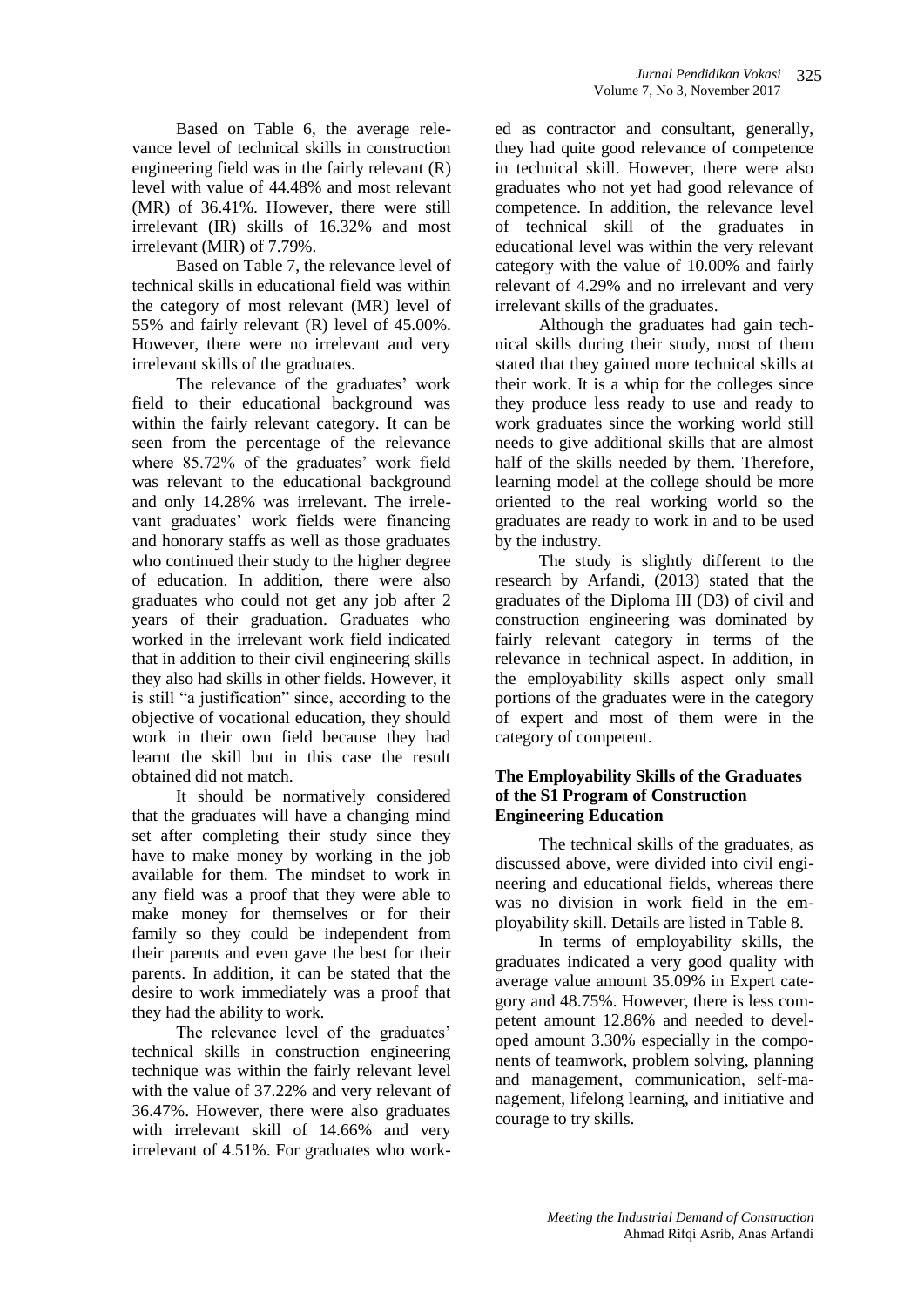| Components                    | Expert | Competent | Less<br>Competent | Need to be<br>developed |
|-------------------------------|--------|-----------|-------------------|-------------------------|
| Communication                 | 33.21  | 49.29     | 14.64             | 2.86                    |
| <b>Teamwork</b>               | 34.29  | 52.14     | 9.29              | 4.29                    |
| Problem solving               | 22.50  | 57.14     | 15.00             | 5.36                    |
| Self-management               | 39.29  | 46.43     | 12.14             | 2.14                    |
| Planning and management       | 30.71  | 48.93     | 16.07             | 4.29                    |
| Technology                    | 50.00  | 38.21     | 10.00             | 1.79                    |
| Lifelong learning             | 40.71  | 45.36     | 11.07             | 2.86                    |
| Initiative and courage to try | 30.00  | 52.50     | 14.64             | 2.86                    |
| Mean                          | 35.09  | 48.75     | 12.86             | 3.30                    |

Table 8. The employability skills of the graduates

It is a proof that the quality of learning at the college was very low and improvement and development are needed so that graduates, especially in the study program of construction engineering education, could have compatible competence in the working world. The improvement could be in form of the development of a new learning model that bring the students close to the real working world and give them the life skills in order for them to be able to adapt with the working environment, anytime and anywhere.

The implementation of field learning program will give the opportunity for students to apply their knowledge practically and optimize their learning outcomes with additional benefit as their provision to face job market competition. Therefore, the graduates will have the quality and ability to adapt to the change in the working world (Clements & Cord, 2013). It supported the research of (Laguador & Ramos, 2014) explained that the leaders in industry are expected the graduates of educational institutions who will work in their company to have the knowledge and skills of analysis, discipline, communication, computer and entrepreneur.

Based on the research of (Dardiri, 2011), PTB study program should grab the needs of the industry especially those related to the competence of the graduates based on their professional field. In addition, graduates should have additional competences in terms of basic attitudes of superior personality, such as, high spirit, achievement motivation, innovative, teamwork, appreciation for differences, honest, and high commitment to work.

A research by Asmawi (2010) stated that to produce good quality graduates, the higher educational institutions should pay attention on (1) the students; prospective students should be well selected so the enrolled students have good quality standard; (2) the educators; lecturers should have qualifications and competences needed for science transformation to the students. The competent and quality educators will facilitate the delivery of knowledge and technology thus the material delivered could be received and developed by the students based on their ability; and (3) facilities and infrastructures; the availability of facilities and infrastructures that support the production of quality graduates. In this case, the educational institutions should cooperate with industry as the absorbers and users of college graduates so that competences are resulted as needed by the industry. Laboratories and workshops are the practice arena for the students thus they need to be equipped with sufficient facilities. In addition, training program should be adjusted to the development and change occurred in the business and working world.

The ASEAN Economic Community (AEC) is a driver for the growing competition in job search. It is not only in the national level but also international. The competition is occurred due to the limited jobs whereas the job seekers are abundant. The existence of AEC demands the government to increase the community's readiness by optimizing the role of vocational education.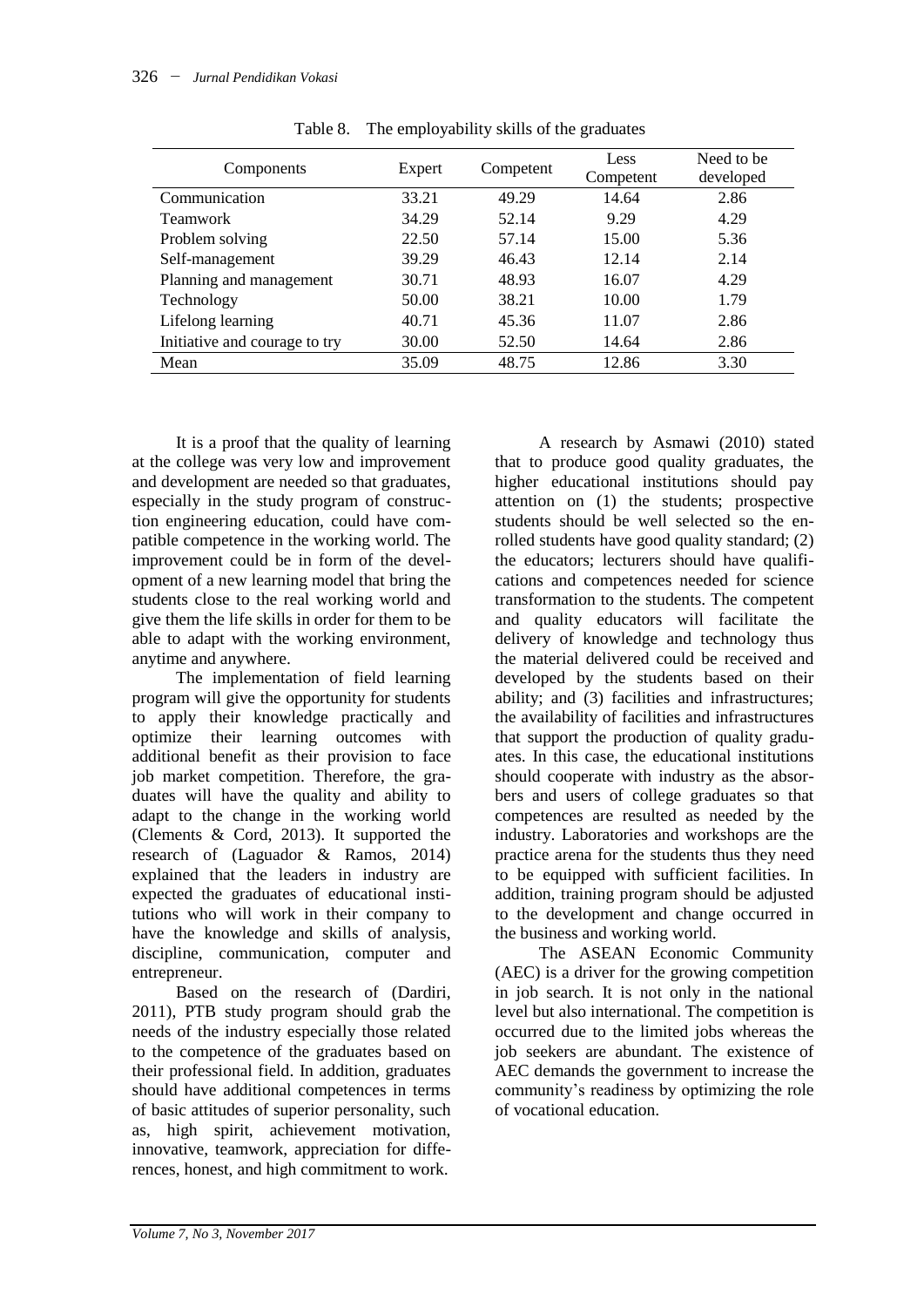### **CONCLUSION**

Based on the research result and discussion, conclusions can be drawing as follow:

- 1. The relevance of the graduates' work field to their education background was appropriate based on the percentage of the graduates' work field that 85.72% was relevant to the expertise and 14.28% was irrelevant.
- 2. The relevance level of technical skills of the graduates in the field of construction engineering was within the fairly relevant level with the value of 44.48% and in the field of education was in the most relevant level with the value of 55.00% of the observed respondents, and the employability skills were within the competent category with average value of 48.75% of all aspects.

Based on the research result, following are some suggestions offered:

- 1. The relevance of the technical skills that still within the sufficient category and the employability skills of the graduates that within the category of competent require high attention from the management of educational institutions.
- 2. For other researchers, further studies are needed in the aspects that could improve the technical skills of the students so they could have better competence when they graduate
- 3. The research recommend for the need of tracking the graduates once in two years to evaluate the performance of the management of educational institutions in producing the graduates.

# **REFERENCES**

Arfandi, A. (2013). Relevansi kompetensi lulusan Diploma Tiga teknik sipil di dunia kerja. *Jurnal Pendidikan Vokasi*, *3*(3), 283–292. Retrieved from https://journal.uny.ac.id/index.php/jpv/ar ticle/view/1843

Arfandi, A., & Sampebua, O. (2016). Kesiapan pelaksanaan praktik kerja industri Program Studi Keahlian Teknik Bangunan di Kota Makassar. *Jurnal Cakrawala Pendidikan*, *1*(1). https://doi.org/10.21831/cp.v1i1.8368

- Asmawi, M. R. (2005). Strategi meningkatkan lulusan bermutu di perguruan tinggi. *Makara Hubs-Asia (Human Behavior Studies in Asia)*, *8*(3). Retrieved from http://hubsasia.ui.ac.id/index.php/hubsas ia/article/view/124
- Clements, M. D., & Cord, B. A. (2013). Assessment guiding learning: developing graduate qualities in an experiential learning programme. *Assessment & Evaluation in Higher Education*, *38*(1), 114–124. https://doi.org/10.1080/02602938.2011.6 09314
- Dardiri, A. (2011). Diversifikasi kompetensi lulusan pendidikan dan latihan vokasi untuk lebih kompetitif. *Teknologi Dan Kejuruan*, *34*(1). Retrieved from http://journal.um.ac.id/index.php/teknolo gi-kejuruan/article/view/3023
- Direktur Jenderal Pendidikan Menengah Kementerian Pendidikan dan Kebudayaan. Surat Keputusan tentang Spektrum Pendidikan SMK, Pub. L. No. 7013/D/KP/2013 (2013). Indonesia.
- Gill, I. S., Fluitman, F., & Dar, A. (2000). *Vocational education and training reform: Matching skills to markets and budgets.* ERIC. Retrieved from http://documents.worldbank.org/curated/ en/306571468750301579/pdf/multipage.pdf
- Herschbach, D. R., & Gasskov, V. (2000). Financing workforce preparation programs. In D. R. Hershbach & C. P. Campbell (Eds.), *Workforce preparation: an international perspective* (pp. 74–88). Ann Arbor, Michigan: Prakken Publications.
- Laguador, J. M., & Ramos, L. R. (2014). Industry-partners' preferences for graduates: Input on curriculum development. *Journal of Education and Literature*, *1*(1), 1–8. Retrieved from http://www.rassweb.org/journal/5/resear ch\_paper/152.html
- Muhson, A., Wahyuni, D., Supriyanto, S., & Mulyani, E. (2012). Analisis relevansi lulusan perguruan tinggi dengan dunia kerja. *Jurnal Economia*, *8*(1), 42–52. Retrieved from